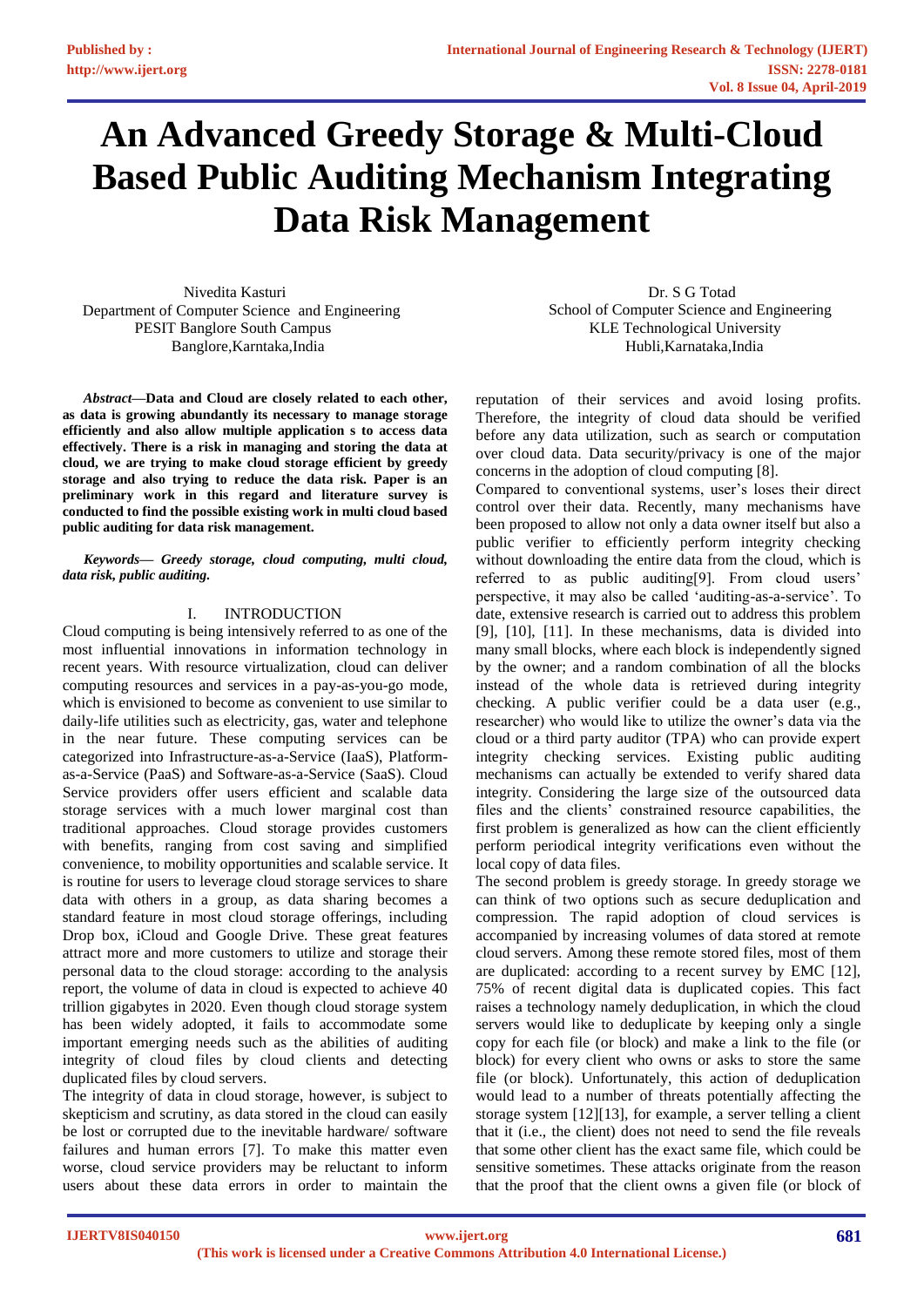data) is solely based on a static, short value (in most cases the hash of the file) [13]. Also, with normal storage data may occupy more storage space quickly compared to compressed files thus may result in filling the space completely soon. Thus, the second problem is generalized as after compression and deduplication, how can the cloud servers efficiently confirm that the client (with a certain degree assurance) owns the uploaded file (or block) before creating a link to this file (or block) for him/her.

The third problem is how to restore original data in case of anomalies or disaster. No matter how efficient and successful our integrity auditing system is, but end of the day user needs their original data back to them that too intact. Privacy and security while performing on data auditing can ensure proper resulted to the user but still to get another copy of data which is untouched is a matter of concern as there is no local copy with the user. Also servers to maintain confidentiality can't keep another copy in raw format. There has to be another copy on another server so that attack or malwares should not affect other server data. Also with each update operation on blocks the original file has should be regenerated to preserve proof of integrity. So the third problem generalized is how to retrieve original data back in case of anomalies.

We investigate the problem of data storage efficiency via deduplication and compression, attribute based encryption, multi-cloud data management, data and user privacy, data integrity public auditing, batch auditing and most importantly data recovery by users and service providers. Our goal is to design a cloud architecture that satisfies primary and important needs such as privacy, security, performance and risk management. We propose a system to resolve above problems and design an architecture which can set a new benchmark in the field of data integrity maintenance on cloud keeping security and privacy as key component.

# II. LITERATURE SURVEY

[1] Jingwei Li; Jin Li; Dongqing Xie; Zhang Cai, "**Secure Auditing and Deduplicating Data in Cloud**," *IEEE Transactions On Computers*, vol. PP, no. 99, pp. 11, January 2015.

As the cloud computing technology develops during the last decade, outsourcing data to cloud service for storage becomes an attractive trend, which benefits in sparing efforts on heavy data maintenance and management. Nevertheless, since the outsourced cloud storage is not fully trustworthy, it raises security concerns on how to realize data deduplication in cloud while achieving integrity auditing. In this work, we study the problem of integrity auditing and secure deduplication on cloud data. Specifically, aiming at achieving both data integrity and deduplication in cloud, we propose two secure systems, namely SecCloud and SecCloud+. SecCloud introduces an auditing entity with a maintenance of a MapReduce cloud, which helps clients generate data tags before uploading as well as audit the integrity of data having been stored in cloud. Compared with previous work, the computation by user in SecCloud is greatly reduced during the file uploading and auditing phases. SecCloud+ is designed motivated by the fact that customers always want to

encrypt their data before uploading, and enables integrity auditing and secure deduplication on encrypted data.

[2] Hao Jin; Hong Jiang; Ke Zhou, "**Dynamic and Public Auditing with Fair Arbitration for Cloud Data**," *IEEE Transactions On Cloud Computing*, vol. PP, no. 99, pp. 1, February 2016.

Cloud users no longer physically possess their data, so how to ensure the integrity of their outsourced data becomes a challenging task. Recently proposed schemes such as "provable data possession" and "proofs of retrievability" are designed to address this problem, but they are designed to audit static archive data and therefore lack of data dynamics support. Moreover, threat models in these schemes usually assume an honest data owner and focus on detecting a dishonest cloud service provider despite the fact that clients may also misbehave. This paper proposes a public auditing scheme with data dynamics support and fairness arbitration of potential disputes. In particular, we design an index switcher to eliminate the limitation of index usage in tag computation in current schemes and achieve efficient handling of data dynamics. To address the fairness problem so that no party can misbehave without being detected, we further extend existing threat models and adopt signature exchange idea to design fair arbitration protocols, so that any possible dispute can be fairly settled. The security analysis shows our scheme is provably secure, and the performance evaluation demonstrates the overhead of data dynamics and dispute arbitration are reasonable.

[3] Hui Tian; Yuxiang Chen; ChinChen Chang; Hong Jiang; Yongfeng Huang; Yonghong Chen; Jin Liu, "**Dynamic HashTable Based Public Auditing for Secure Cloud Storage**," *IEEE Transactions On Services Computing*, vol. PP, no. 99, pp. 11, December 2015.

Cloud storage is an increasingly popular application of cloud computing, which can provide ondemand outsourcing data services for both organizations and individuals. However, users may not fully trust the cloud service providers (CSPs) in that it is difficult to determine whether the CSPs meet their legal expectations for data security. Therefore, it is critical to develop efficient auditing techniques to strengthen data owners' trust and confidence in cloud storage. In this paper, we present a novel public auditing scheme for secure cloud storage based on dynamic hash table (DHT), which is a new twodimensional data structure located at a third parity auditor (TPA) to record the data property information for dynamic auditing. Differing from the existing works, the proposed scheme migrates the authorized information from the CSP to the TPA, and thereby significantly reduces the computational cost and communication overhead. Meanwhile, exploiting the structural advantages of the DHT, our scheme can also achieve higher updating efficiency than the stateoftheart schemes. In addition, we extend our scheme to support privacy preservation by combining the homomorphic authenticator based on the public key with the random masking generated by the TPA, and achieve batch auditing by employing the aggregate BLS signature technique. We formally prove the security of the proposed scheme, and evaluate the auditing performance by detailed experiments and comparisons with the existing ones. The results demonstrate that the proposed scheme can effectively achieve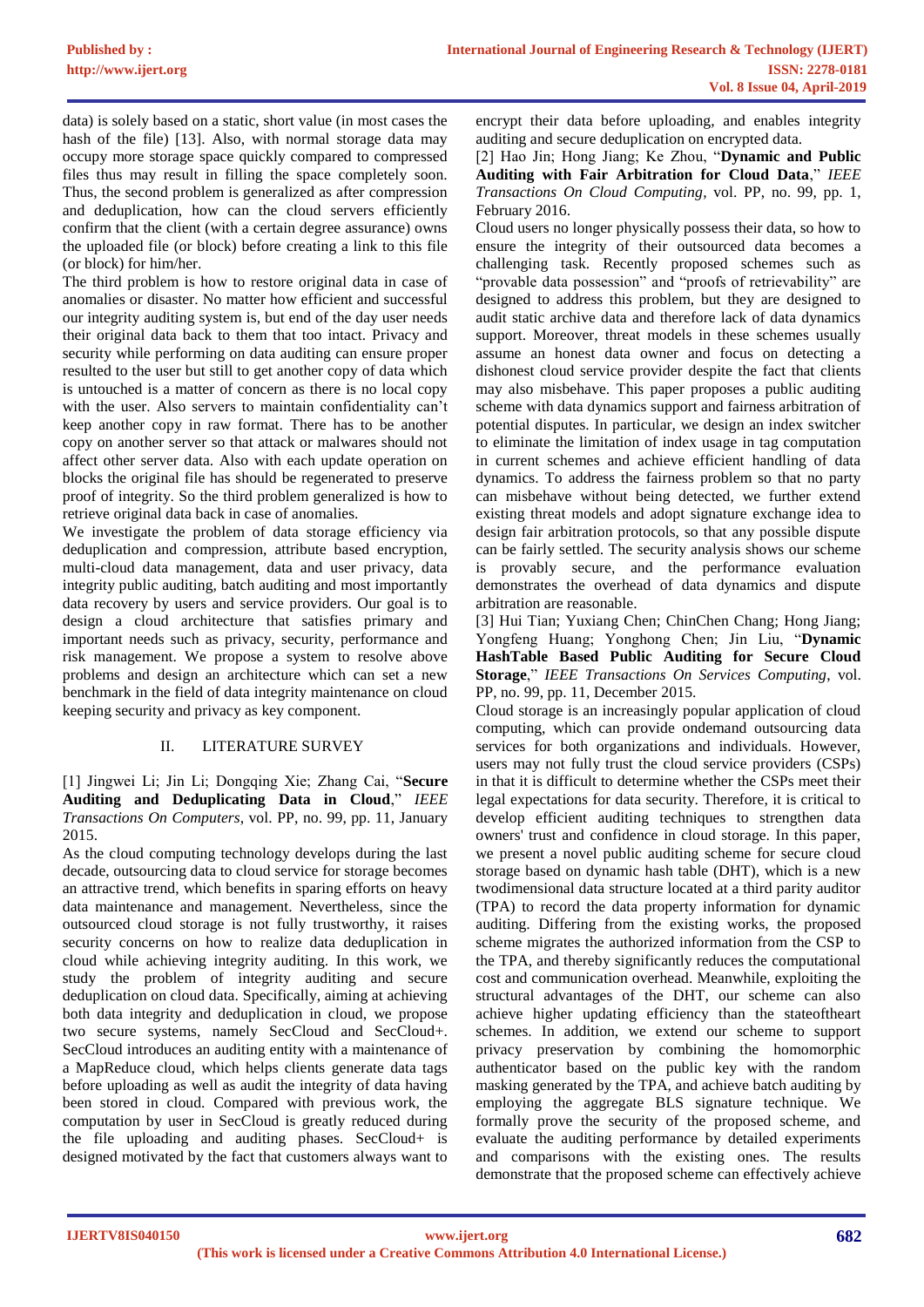secure auditing for cloud storage, and outperforms the previous schemes in computation complexity, storage costs and communication overhead.

[4] Tao Jiang; Xiaofeng Chen; Jianfeng Ma, "**Public Integrity Auditing for Shared Dynamic Cloud Data with Group User Revocation**," *IEEE Transactions On Computers*, vol. PP, no. 99, pp. 11, January 2015.

The advent of the cloud computing makes storage outsourcing become a rising trend, which promotes the secure remote data auditing a hot topic that appeared in the research literature. Recently some research consider the problemof secure and efficient public data integrity auditing for shared dynamic data. However, these schemes are still not secure against the collusion of cloud storage server and revoked group users during user revocation in practical cloud storage system. In this paper, we figure out the collusion attack in the exiting scheme and provide an efficient public integrity auditing scheme with secure group user revocation based on vector commitment and verifierlocal revocation group signature. We design a concrete scheme based on the our scheme definition. Our scheme supports the public checking and efficient user revocation and also some nice properties, such as confidently, efficiency, countability and traceability of secure group user revocation. Finally, the security and experimental analysis show that compared with its relevant schemes our scheme is also secure and efficient.

[5] Jian Liu; Kun Huang; Hong Rong; Huimei Wang; Ming Xian, "**Privacy Preserving Public Auditing for Regenerating CodeBased Cloud Storage**", *IEEE Transactions on Information Forensics and Security*, vol. 10, no. 7, pp. 1513 1528, July 2015.

To protect outsourced data in cloud storage against corruptions, adding fault tolerance to cloud storage together with data integrity checking and failure reparation becomes critical. Recently, regenerating codes have gained popularity due to their lower repair bandwidth while providing fault tolerance. Existing remote checking methods for regenerating coded data only provide private auditing, requiring data owners to always stay online and handle auditing, as well as repairing, which is sometimes impractical. In this paper, we propose a public auditing scheme for the regenerating codebased cloud storage. To solve the regeneration problem of failed authenticators in the absence of data owners, we introduce a proxy, which is privileged to regenerate the authenticators, into the traditional public auditing system model. Moreover, we design a novel public verifiable authenticator, which is generated by a couple of keys and can be regenerated using partial keys. Thus, our scheme can completely release data owners from online burden. In addition, we randomize the encode coefficients with a pseudorandom function to preserve data privacy. Extensive security analysis shows that our scheme is provable secure under random oracle model and experimental evaluation indicates that our scheme is highly efficient and can be feasibly integrated into the regenerating codebased cloud storage.

[6] Ayad F. Barsoum; M. Anwar Hasan, "**Provable Multicopy Dynamic Data Possession in Cloud Computing Systems**," *IEEE Transactions on Information Forensics and Security*, vol. 10, no. 3, pp. 485 497, March 2015.

Increasingly more and more organizations are opting for outsourcing data to remote cloud service providers (CSPs). Customers can rent the CSPs storage infrastructure to store and retrieve almost unlimited amount of data by paying fees metered in gigabyte/month. For an increased level of scalability, availability, and durability, some customers may want their data to be replicated on multiple servers across multiple data centers. The more copies the CSP is asked to store, the more fees the customers are charged. Therefore, customers need to have a strong guarantee that the CSP is storing all data copies that are agreed upon in the service contract, and all these copies are consistent with the most recent modifications issued by the customers. In this paper, we propose a mapbased provable multicopy dynamic data possession (MBPMDDP) scheme that has the following features: 1) it provides an evidence to the customers that the CSP is not cheating by storing fewer copies; 2) it supports outsourcing of dynamic data, i.e., it supports blocklevel operations, such as block modification, insertion, deletion, and append; and 3) it allows authorized users to seamlessly access the file copies stored by the CSP. We give a comparative analysis of the proposed MBPMDDP scheme with a reference model obtained by extending existing provable possession of dynamic singlecopy schemes. The theoretical analysis is validated through experimental results on a commercial cloud platform. In addition, we show the security against colluding servers, and discuss how to identify corrupted copies by slightly modifying the proposed scheme.

# III. OBJECTIVES

Cloud servers possess several security and integrity threats on user data and that is the reason that public auditing is studied in the past numerously but still efficiency and security is an area of research. We need to take care of various parameters such as privacy, availability, security, scalability, reliability and efficiency in the system. Key objectives of our research work are: to maintain privacy of data so that it is not disclosed to unauthorized users; to derive a mechanism which could deliver correct data to the user whenever it is requested; to maintain security of data using encryption techniques and maintain integrity of data by providing data recovery options to data owners and CSPs so that in case of integrity check fails on data, there would be option to recover original data back; to make system reliable in terms of privacy, integrity, security, transparency, availability and efficiency. to remove redundancy of data on server and enhance efficiency of system by enabling quick operation on block data and to combine compression technique to attain goal of greedy storage.

# IV. PROBLEM STATEMENT

Greedy data storage is a demand of today for every IaaS cloud provider. Compression techniques are used widely to maintain efficiency in storage but along with it deduplication is not studied in past. We find this combination can make big difference in the current trend of data storage on cloud servers. With numerous public auditing mechanisms proposed in the past, checking for data integrity on server, we have very limited or no study on data recovery options in case of anomalies. It is obviously a no matter of satisfaction